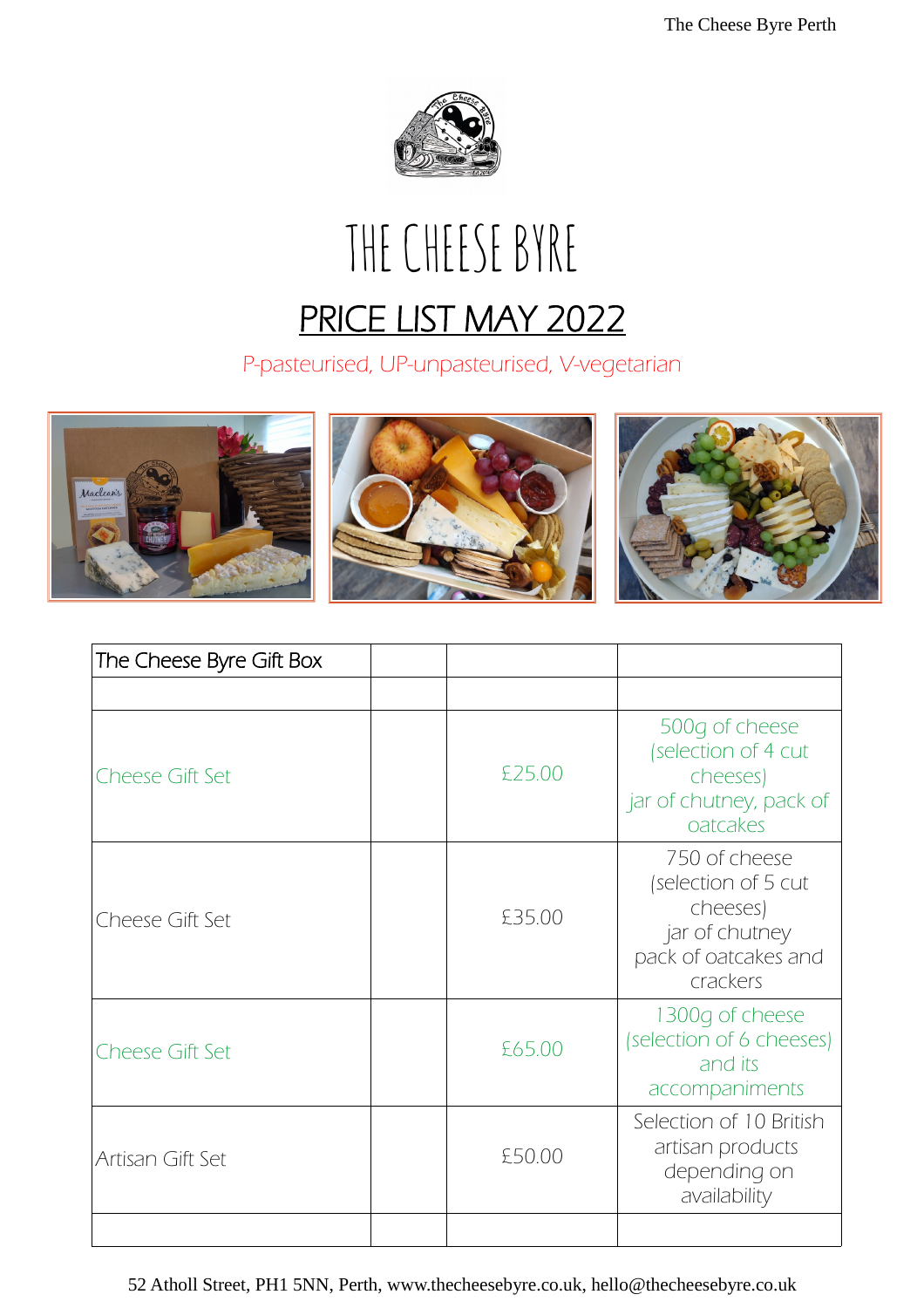| <b>Platters</b>                                           |        |                                                                                                      |
|-----------------------------------------------------------|--------|------------------------------------------------------------------------------------------------------|
| <b>Cheese, Fruit and Nuts Platter</b><br>in the box       | £18.00 | Ready to eat cheese<br>platter<br>350g of cheese,<br>crackers, oatcakes,<br>chutney, honey           |
| Cheese, Fruit and Nuts Platter<br>in the box              | £28.00 | Ready to eat cheese<br>platter<br>600g of cheese,<br>crackers, oatcakes,<br>chutney, honey           |
| Cheese and Charcuterie,<br>Fruit, Nuts Platter in the box | £33.00 | Ready to eat cheese<br>platter<br>700q of cheese, salami,<br>crackers, oatcakes,<br>chutney, olives  |
| Cheese and Charcuterie,<br>Fruit, Nuts Platter in the box | £66.00 | Ready to eat cheese<br>platter 1600g of<br>cheese, salami,<br>crackers, oatcakes,<br>chutney, olives |

# Cheese Cake service

| Cheese Cake |  | Starts from £45.00 |
|-------------|--|--------------------|
|             |  |                    |

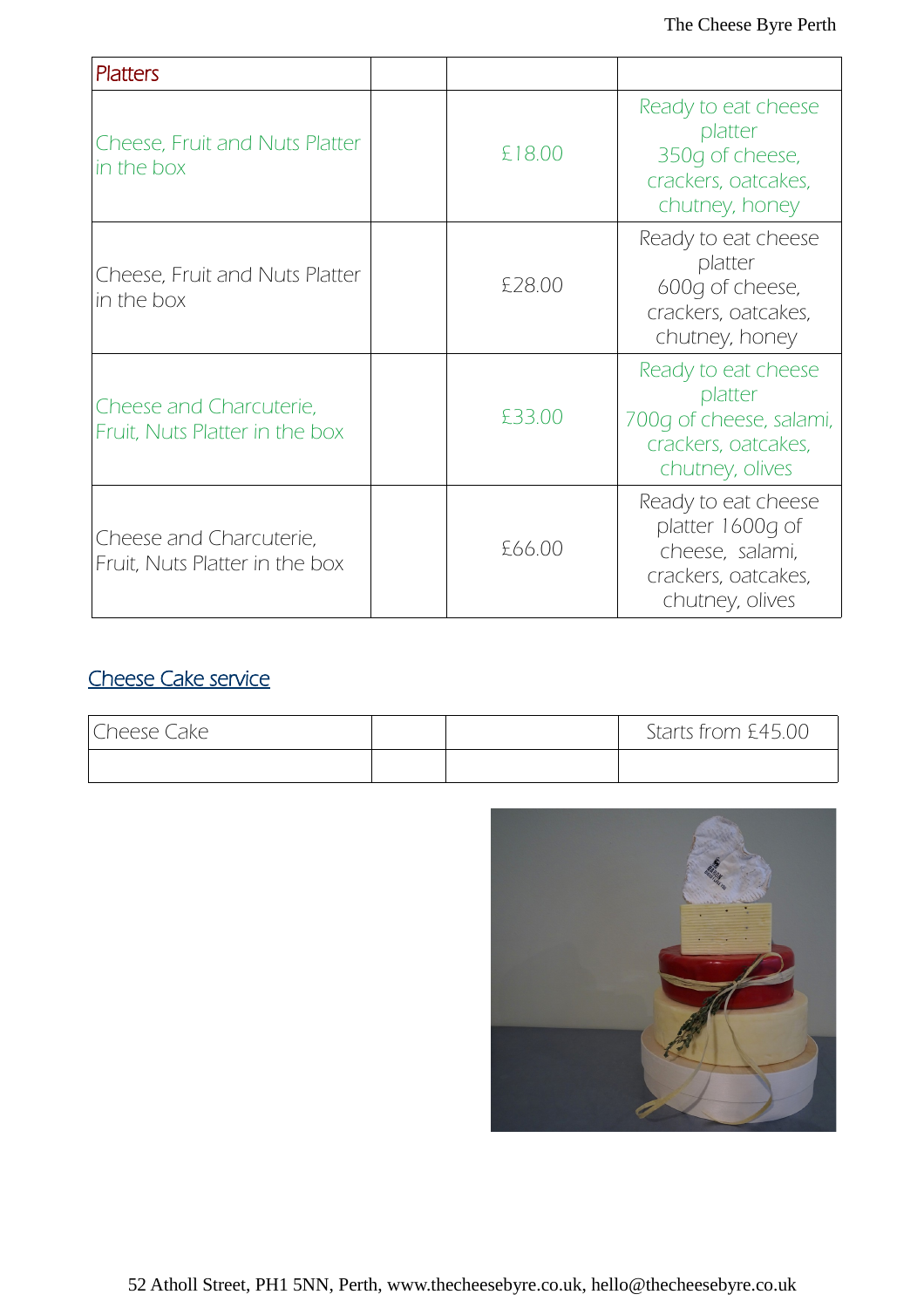## **Cheese**

| Description                     | UP/P/<br>$\vee$ | Price £/kg | Region                         |
|---------------------------------|-----------------|------------|--------------------------------|
| cheddar                         |                 |            |                                |
| <b>Tain Cheddar</b>             | P/V             | 22.00/kg   | Tain                           |
| Cambus O May<br>Cheddar         | UP              | 28.50/kg   | <b>Ballater, Aberdeenshire</b> |
| <b>Isle of Mull Cheddar</b>     | UP              | 24.00/kg   | Tobermory, Isle of Mull        |
| <b>St Andrews Cheddar</b>       | UP              | 25.00/kg   | Pittenweem, Ansturther         |
| Lochnagar                       | UP              | 22.00/kg   | <b>Ballater, Aberdeenshire</b> |
| <b>Truffle Trove</b>            | P/V             | 6.00/each  | North Wales                    |
| Laphroaig Cheddar               | P/V             | 6.00/200g  | Campbeltown                    |
| <b>Black Bomber</b>             | P/V             | 23.00/kg   | North Wales                    |
| Charcoal Cheddar                | P/V             | 25.00/kg   | Yorkshire                      |
| <b>Charcoal Cheddar</b><br>200g | P/V             | 6.00/each  | Yorkshire                      |
| <b>Ayrshire Dunlop</b>          | P/V             | 27.00/kg   | Stewarton, Ayrshire            |
|                                 |                 |            |                                |
| COW'S                           |                 |            |                                |
| Prima Donna                     | P/V             | 26.00/kg   | Netherlands                    |
| Grana Padano Cheese             | UP              | 17.00/kg   | Italy                          |
| <b>Fat Cow</b>                  | P/V             | 20.00/kg   | Tain, Highlands                |
|                                 |                 |            |                                |
| blue                            |                 |            |                                |
| <b>Hebridean Blue</b>           | UP              | 26.00/kg   | Tobermory, Isle of Mull        |
| Lanark Blue (ewe's)             | UP/V            | 33.00/kg   | Carnwath, Lanark               |
| <b>Colston Bassest Stilton</b>  | P/V             | 25.00/kg   | Nottingham, England            |
| smoked                          |                 |            |                                |
| <b>Auld Reekie</b>              | UP              | 24.00/kg   | <b>Ballater, Aberdeenshire</b> |
| Applewood Smoked<br>Kintyre     | P/V             | 22.50/kg   | Campbeltown                    |
|                                 |                 |            |                                |
| soft cow's                      |                 |            |                                |
| Clava Brie organic              | P/V             | 21.50/kg   | Ardersier, Inverness           |
| <b>Baby Morangie Brie</b>       | P/V             | 2.00/100g  | Tain, Highllands               |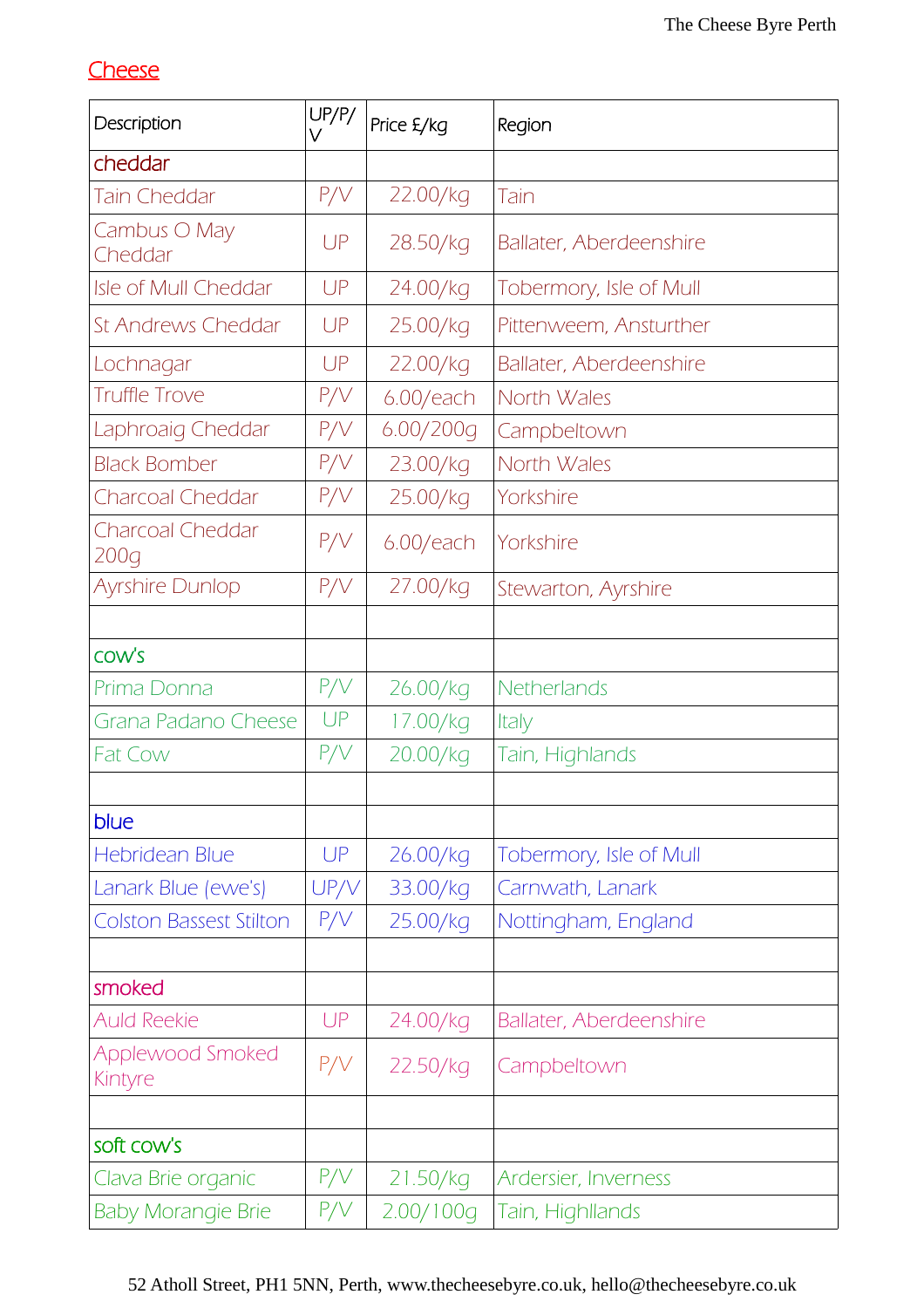| Minger                            | P/V          | 6.50/250q    | Tain, Highllands        |
|-----------------------------------|--------------|--------------|-------------------------|
| <b>Strathearn Cheese</b>          | P/V          | $6.50$ /each | Comrie, Perthshire      |
| <b>Wee Comrie</b>                 | P/V          | 6.00/each    | Comrie, Perthshire      |
| <b>Gruth Dhu</b>                  | P/V          | 20.00/kg     | Tain, Highland          |
| Burrata                           | P/V          | 3.50/260g    | Italy                   |
|                                   |              |              |                         |
| ewe's                             |              |              |                         |
| <b>Cairnsmore Ewes</b><br>organic | UP/V         | 33.00/kg     | Wigtownshire            |
| <b>Ossau Iraty</b>                | $\mathsf{P}$ | 29.00/kg     | France                  |
|                                   |              |              |                         |
| qoat's                            |              |              |                         |
| Golden Cross                      | UP/V         | 32.00/kg     | Sussex, England         |
| Landana Rosso                     | P/V          | 28.50/kg     | Netherlands             |
| <b>Bonnet</b>                     | P/V          | 32.00/kg     | Stewarton               |
| Ptarmigan                         | P/V          | 32.00/kg     | <b>Bridge of Cally</b>  |
| Goat Curd                         | P/V          | 3.00/150q    | <b>Bridge of Callly</b> |

| Following                     |           |                                        |                |
|-------------------------------|-----------|----------------------------------------|----------------|
| <b>Bungay Butter raw milk</b> | $\Box$ IP | 4.50/each                              | <b>England</b> |
| Gloagburn Free Range Eggs     | large     | $1/2$ dozen 1.50 $\sqrt{1}$ dozen 2.80 |                |

| Perello                    |           |       |
|----------------------------|-----------|-------|
| Perello Olives &Pickle Mix | 2.50/350g | Spain |
| Perrelo Chickpeas          | 2.50/700g | Spain |
| Perrelo Butter Beans       | 3.50/700g | Spain |
| Perrelo Gherkins Cocktail  | 2.00/345q | Spain |

| --- |  |  |
|-----|--|--|
|-----|--|--|

| <b>Salt</b>           |          |                 |
|-----------------------|----------|-----------------|
| Isle of Skye Sea Salt | 5.00/75q | <i>Dunveqan</i> |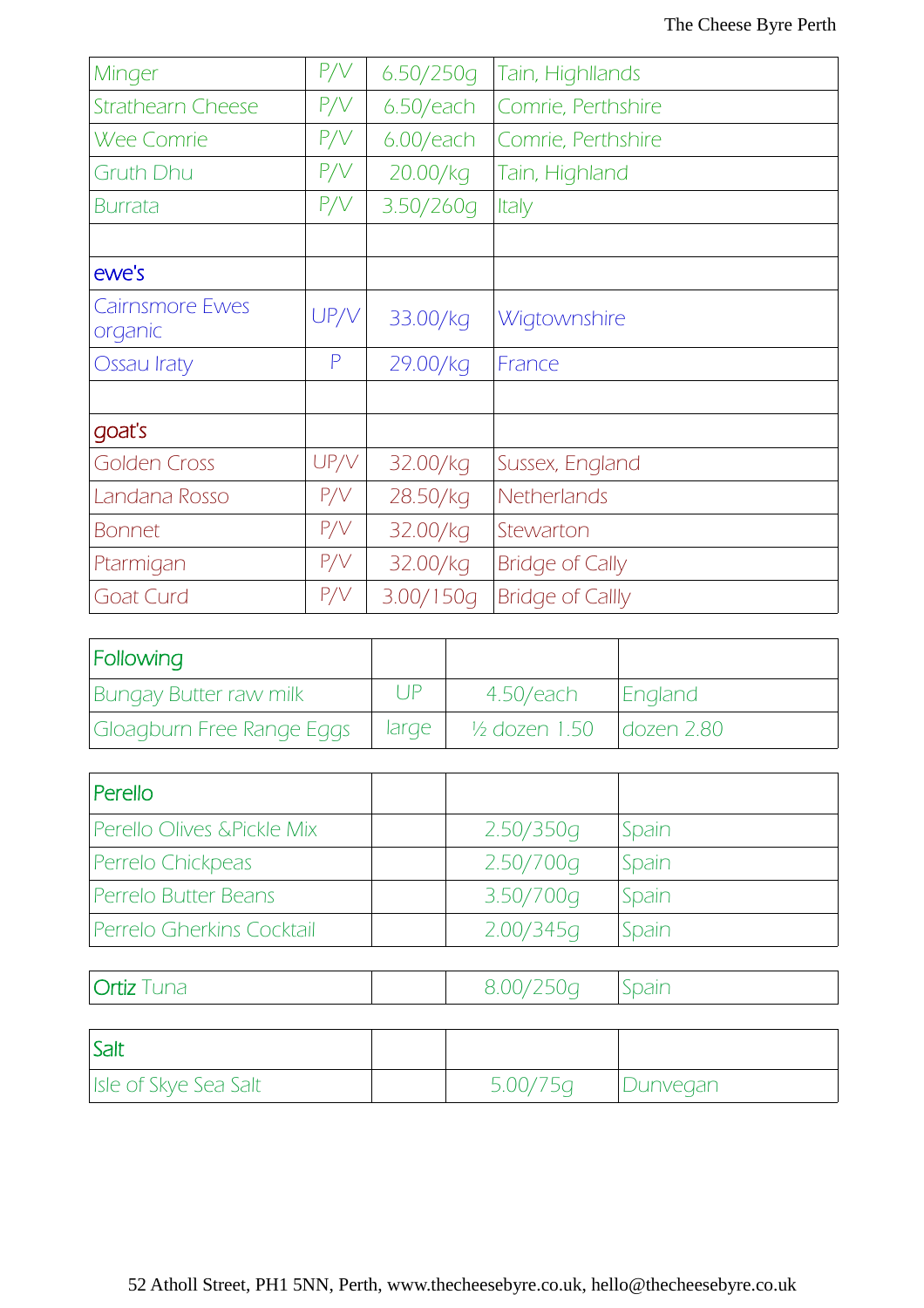| <i><b>Sreat Glen</b></i>                   |          | Roy Bridge |
|--------------------------------------------|----------|------------|
| Pork & Venison Salami with<br>black pepper | 5.50/90g |            |
| Venison Pepperoni                          | 3.50/50q |            |



| <b>Whisky Fruit Cake</b><br>infused with The Famous<br>Grouse<br>pre-order required |       | made<br>by The Cheese Byre |
|-------------------------------------------------------------------------------------|-------|----------------------------|
| small 500g                                                                          | 10.00 | 10cm diameter wheel        |
| medium 1000q                                                                        | 20.00 | 14cm diameter wheel        |
| large 1800g                                                                         | 35.00 | 20cm diameter wheel        |



## **Preserves**

| Description                                     | Price £    | Region                       |
|-------------------------------------------------|------------|------------------------------|
| Perthshire Blossom Honey                        | 5.40/340g  | Summer Harvest,              |
|                                                 |            | Ferneyfold Farm,<br>Madderty |
| Odysea Date Molasses                            | 3.50/250ml | London                       |
| Membrillo Paiarrop (140g jar)<br>  quince paste | 3.50/140q  | Spain                        |
|                                                 |            |                              |
|                                                 |            |                              |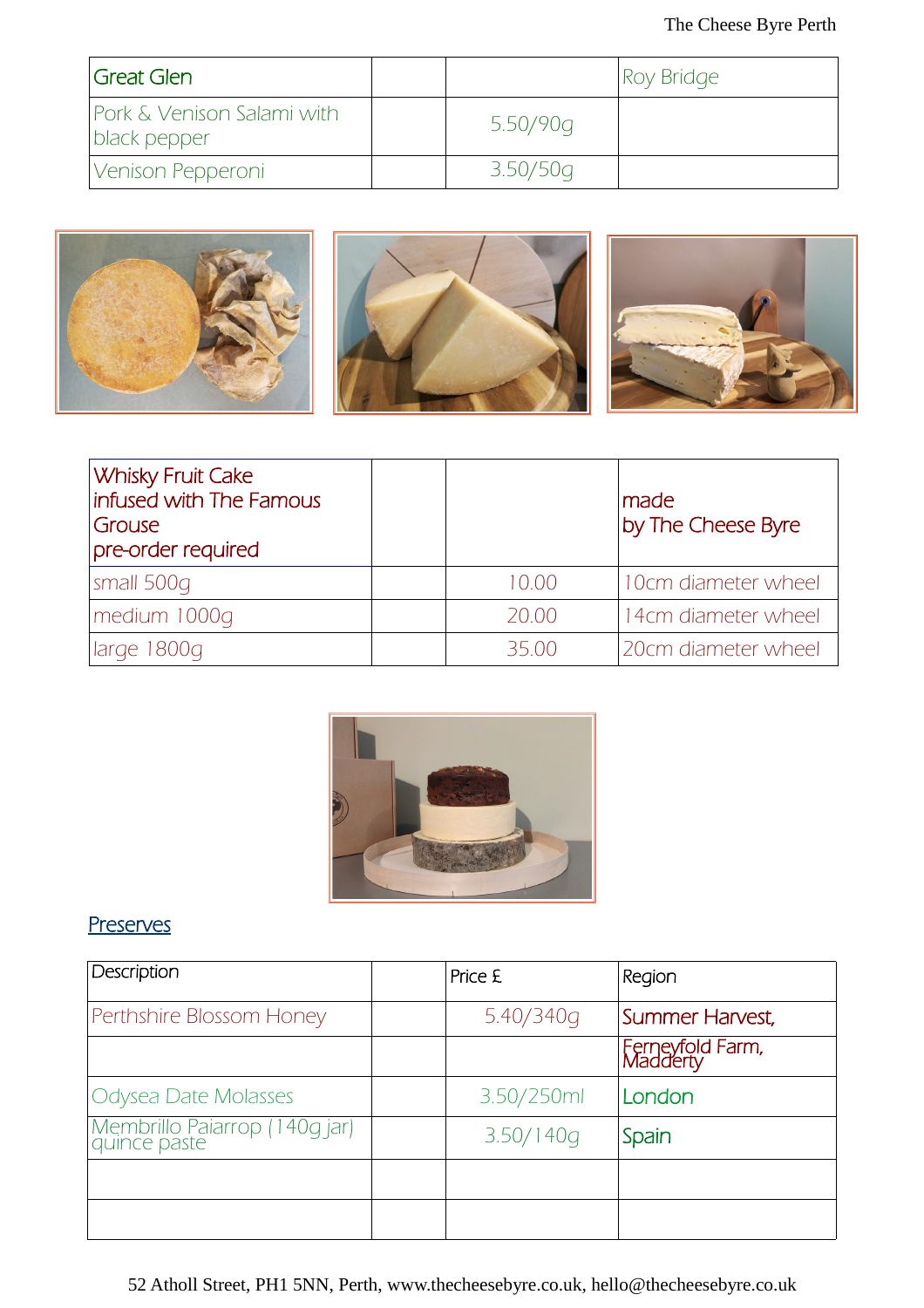| Sarah Gray's Preserves   |           | Carmyllie, Angus |
|--------------------------|-----------|------------------|
| Raspberry & Prosecco Jam | 2.99/300g |                  |
| Three Fruit Marmalade    | 2.99/300g |                  |
| Whisky Marmalade         | 2.99/300g |                  |
| Cheese Lovers Chutney    | 3.50/300q |                  |
| Onion Chutney            | 3.50/300q |                  |
| Chilli Jam               | 3.50/300g |                  |

| <b>Arran Preserves</b>      |           | <b>Isle of Arran, Brodick</b> |
|-----------------------------|-----------|-------------------------------|
| <b>Hot Beetroot Chutney</b> | 2.15/190g |                               |
| Apple&Ale Chutney           | 2.15/190q |                               |
| Arran Wholegrain Mustard    | 2.15/180q |                               |

## Oatcakes, Crackers, Biscuits

| Description                         | Price £   | Region                 |
|-------------------------------------|-----------|------------------------|
| <b>Island Bakery</b>                |           | <b>Isle of Mull</b>    |
| <b>Traditional Cheddar Biscuits</b> | 3.50/100q |                        |
| Organic Original Oatcakes           | 2.50/135q |                        |
|                                     |           |                        |
| The Westray Bakehouse               |           | <b>Westray, Orkney</b> |
| <b>Water Biscuits</b>               | 2.50/200g |                        |
| <b>Parkin Biscuits</b>              | 2.50/200g |                        |
|                                     |           |                        |
| MaClean's Highland Bakery           |           | Forres, Highlands      |
| <b>Cheddar Oatcakes</b>             | 2.00/150q |                        |
|                                     |           |                        |
| Pea Green Boat                      |           | Leith, Edinburgh       |
| Cheese Sables Fennel&Chilli         | 3.25/150q |                        |
|                                     |           |                        |
| Miller's Damsel GF                  |           | Derbyshire             |
| Toast with Cranberry & Raisin       | 4.50/100g |                        |
| Charcoal Crackers, gluten free      | 3.50/100g |                        |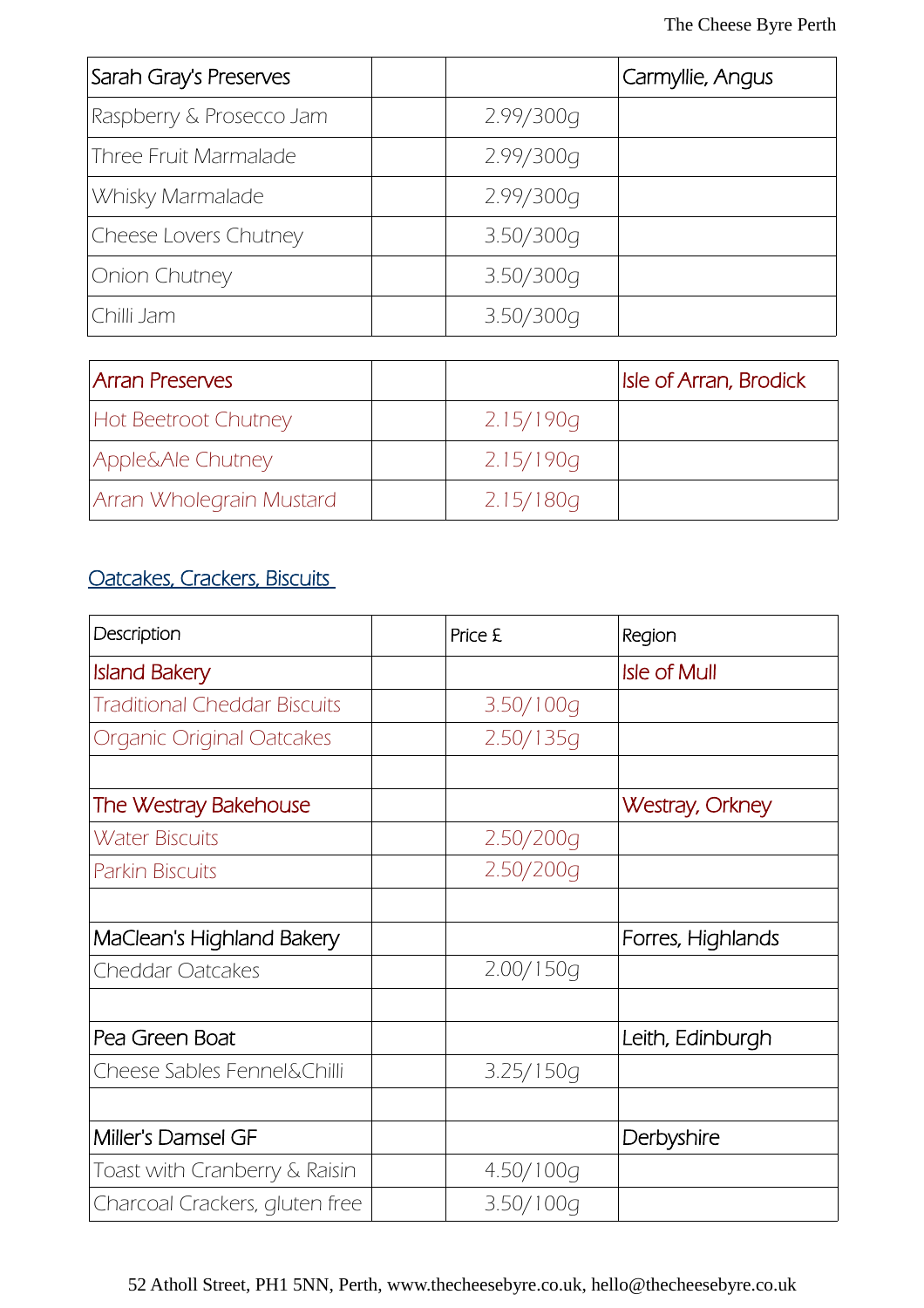| Peter's Yard                            |           | Shrewsbury,<br>Shropshire |
|-----------------------------------------|-----------|---------------------------|
| Original Sourdough<br><b>Crispbread</b> | 3.95/200g |                           |
| Sourdough Crispbread Pink<br>Peppercorn | 2.95/90g  |                           |

| <i><b>Shore</b></i> |          | Alness, Scottish<br>Highlands |
|---------------------|----------|-------------------------------|
| Seaweed Chips       | 2.20/80g |                               |

| Pasta   |           | Yorkshire, England |
|---------|-----------|--------------------|
| Fusilli | 3.00/500g |                    |

| <b>Odysea</b> Roasted Red Peppers               | 3.00/250q | London                               |
|-------------------------------------------------|-----------|--------------------------------------|
|                                                 |           |                                      |
| <b>Shore</b> Red Pepper, Dulse, Chilli<br>Pesto | 3.00/180q | Alness, Scottish<br><b>Highlands</b> |

| Cairn O Mohr Winery,<br>Braes O Gowrie       |           | Errol, Perthshire |
|----------------------------------------------|-----------|-------------------|
| Sparkling non-alcoholic<br>Elderberry drink  | 4.50/75cl |                   |
| Sparkling non-alcoholic<br>Elderflower drink | 4.50/75cl |                   |
| Apple Cider with Elderflower                 | 2.15/50cl |                   |

# Tea Pigs

| Everyday Brew            | 399 | 15 tea temples |
|--------------------------|-----|----------------|
| Earl Grey Strong         | 399 | 15 tea temples |
| Chai Tea                 | 399 | 15 tea temples |
| Peppermint Leaves        | 399 | 15 tea temples |
| Gold Brew Cucumber&Apple | 399 | 10 tea temples |
| Gold Brew Lychee&Rose    | 399 | 10 tea temples |